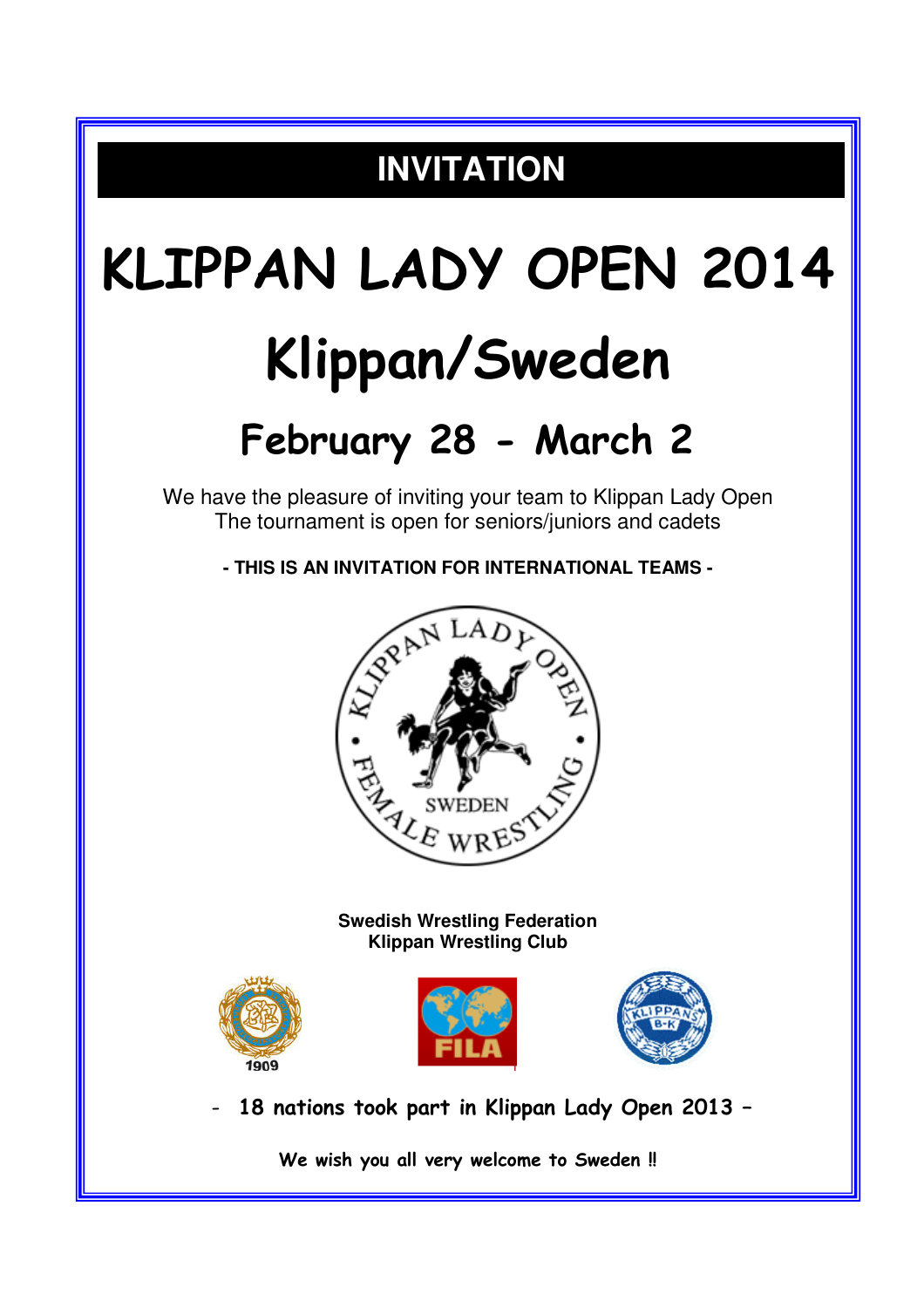| <b>SENIORS/JUNIORS</b>                                      |                                                                                                                                                                                                    |                                                                                                                          |                                                                                              |  |  |
|-------------------------------------------------------------|----------------------------------------------------------------------------------------------------------------------------------------------------------------------------------------------------|--------------------------------------------------------------------------------------------------------------------------|----------------------------------------------------------------------------------------------|--|--|
| <b>Medical control:</b><br>Weigh-in:<br><b>Competition:</b> | Friday, February 28,<br>Friday, February 28,<br>Saturday, March 1,<br>Sunday, March 2,                                                                                                             |                                                                                                                          | $@15h00 - 16h30$<br>@16h00 - 16h30<br>@13h00 and 17h00<br>@10h00 and 13h00 (finals)          |  |  |
| <b>Rules of competition:</b>                                | FILA rules                                                                                                                                                                                         |                                                                                                                          |                                                                                              |  |  |
| <b>Weight categories:</b>                                   | Senior/Junior wrestlers born 1996 and earlier:<br>(From the age of 18 with a medical certificate and parental authorization)<br>$48 - 53 - 55 - 58 - 60 - 63 - 69 - 75$ kg + 2 kg weight tolerance |                                                                                                                          |                                                                                              |  |  |
| <b>CADETS</b>                                               |                                                                                                                                                                                                    |                                                                                                                          |                                                                                              |  |  |
| <b>Medical control:</b><br>Weigh-in:<br><b>Competition:</b> | Friday, February 28,<br>Friday, February 28,<br>Friday, February 28,<br>Saturday, March 1,                                                                                                         |                                                                                                                          | @15h00 - 16h00<br>@15h30 - 16h00<br>@18h00<br>@09h00                                         |  |  |
| <b>Rules of competition:</b>                                | Pool system                                                                                                                                                                                        |                                                                                                                          |                                                                                              |  |  |
| <b>Weight categories</b>                                    | Cadets born 1997-1998-1999:<br>$36/38 - 40 - 43 - 46 - 49 - 52 - 56 - 60 - 65 - 65/70$ (No weight tolerance)                                                                                       |                                                                                                                          |                                                                                              |  |  |
| Tournament:                                                 | Klippan Lady Open 2014                                                                                                                                                                             |                                                                                                                          |                                                                                              |  |  |
| Place:                                                      | Klippan Hall of Sports (Idrottshallen)                                                                                                                                                             |                                                                                                                          |                                                                                              |  |  |
| <b>Rules:</b>                                               |                                                                                                                                                                                                    | FILA's International Rules of Wrestling                                                                                  |                                                                                              |  |  |
| <b>Accreditation:</b><br><b>Referee clinic:</b>             | Friday, February 28<br>Friday, , February 28                                                                                                                                                       |                                                                                                                          | $@12.00 - 15.30$<br>@14.30                                                                   |  |  |
| Referees:                                                   |                                                                                                                                                                                                    | According to FILA-rules each participating team of three wrestlers<br>or more should make at least one referee available |                                                                                              |  |  |
| Injuries:                                                   | The organizers will provide First Aid. Any other expenses will be charged<br>to the participating team.                                                                                            |                                                                                                                          |                                                                                              |  |  |
| <b>Entry fees:</b>                                          | <b>EUR 210</b>                                                                                                                                                                                     | Include:                                                                                                                 | Hotel- 2 nights, 2 breakfast, 2 lunch, 2 dinner<br>(Friday dinner - Sunday lunch, inclusive) |  |  |
|                                                             | For time prior to competition the charge is EUR 70 a day.<br>This includes lodging plus three meals a day.                                                                                         |                                                                                                                          |                                                                                              |  |  |
| <b>Prize Money:</b>                                         | Number one:<br>Number two:<br>Numbers three:<br><b>Only seniors</b>                                                                                                                                |                                                                                                                          | <b>EUR 110</b><br><b>EUR 60</b><br>EUR 40                                                    |  |  |
| Payment of entry fees:                                      | Bank: Swedbank<br>IBAN: SE 10 8000 0821 4923 7672 0716<br><b>BIC Code: SWEDSESS</b><br>Account Holder: Klippans Brottarklubb                                                                       |                                                                                                                          |                                                                                              |  |  |
|                                                             |                                                                                                                                                                                                    | Excess fees remitted will be refunded                                                                                    |                                                                                              |  |  |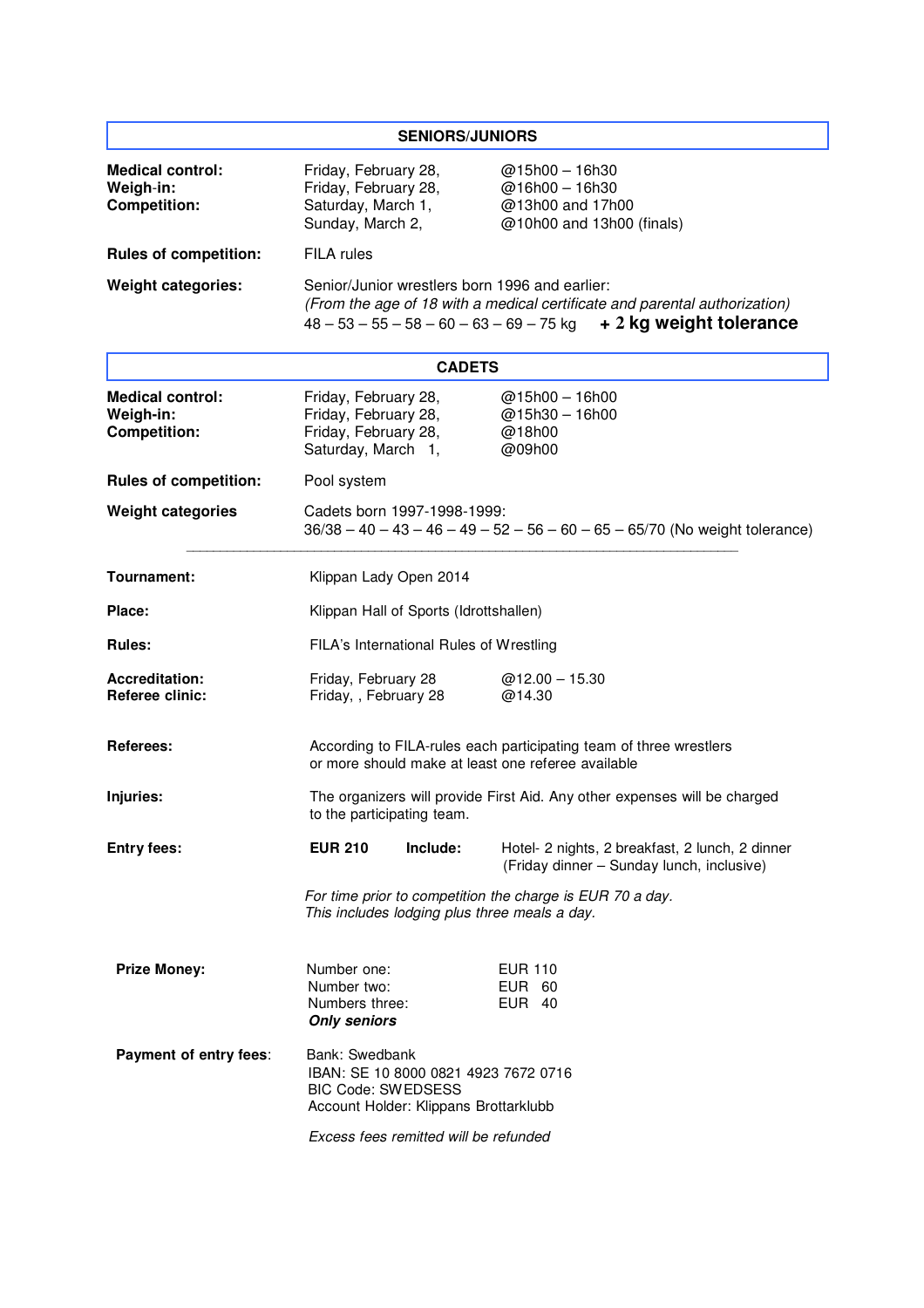| Travelling info: | The closest international airport is the <i>Copenhagen Airport in Denmark</i> , which is<br>located about 80 km from Klippan/Sweden. For onward transport choose:                                                                                                                                                                                                                   |  |  |  |  |
|------------------|-------------------------------------------------------------------------------------------------------------------------------------------------------------------------------------------------------------------------------------------------------------------------------------------------------------------------------------------------------------------------------------|--|--|--|--|
|                  | -From Copenhagen Airport direct train to Helsingborg via Malmö (Öresund Bridge). or<br>-From Copenhagen Airport train to Helsingör, then ferry to Helsingborg.                                                                                                                                                                                                                      |  |  |  |  |
|                  | - If you arrive via Stockholm Airport, fly domestic to Angelholm-Helsingborg Airport.                                                                                                                                                                                                                                                                                               |  |  |  |  |
|                  | Klippan Wrestling Club will arrange transportation free of charge from Helsingborg<br>and Angelholm to Klippan for those who have submitted entries no later than<br>February 1. Other participants are kindly asked to catch a train from Helsingborg to<br>Klippan at their own expense (ca SEK 50 per person).<br>There are trains every hour and the duration is ca 30 minutes. |  |  |  |  |
|                  | If you choose another airport the cost for transportation to Klippan will be at your<br>own expense.                                                                                                                                                                                                                                                                                |  |  |  |  |
| Entry:           | Preliminary entry to confirm participation at the latest <b>january 28, 2014</b> .<br>Final entry with names and weight-categories to be sent to FILA and Klippan<br>Wrestling Club at the latest February 11, 2014.<br>See our website for entry form.                                                                                                                             |  |  |  |  |
| <b>Address:</b>  | Klippan Wrestling Club, P.O. Box 116, SE-264 22 Klippan                                                                                                                                                                                                                                                                                                                             |  |  |  |  |
| Queries:         | Phone:<br>+46 435 71 14 05<br>E-mail:<br>klippansbk@gmail.com<br>Website:<br>www.klippansbk.se                                                                                                                                                                                                                                                                                      |  |  |  |  |

23/12/2013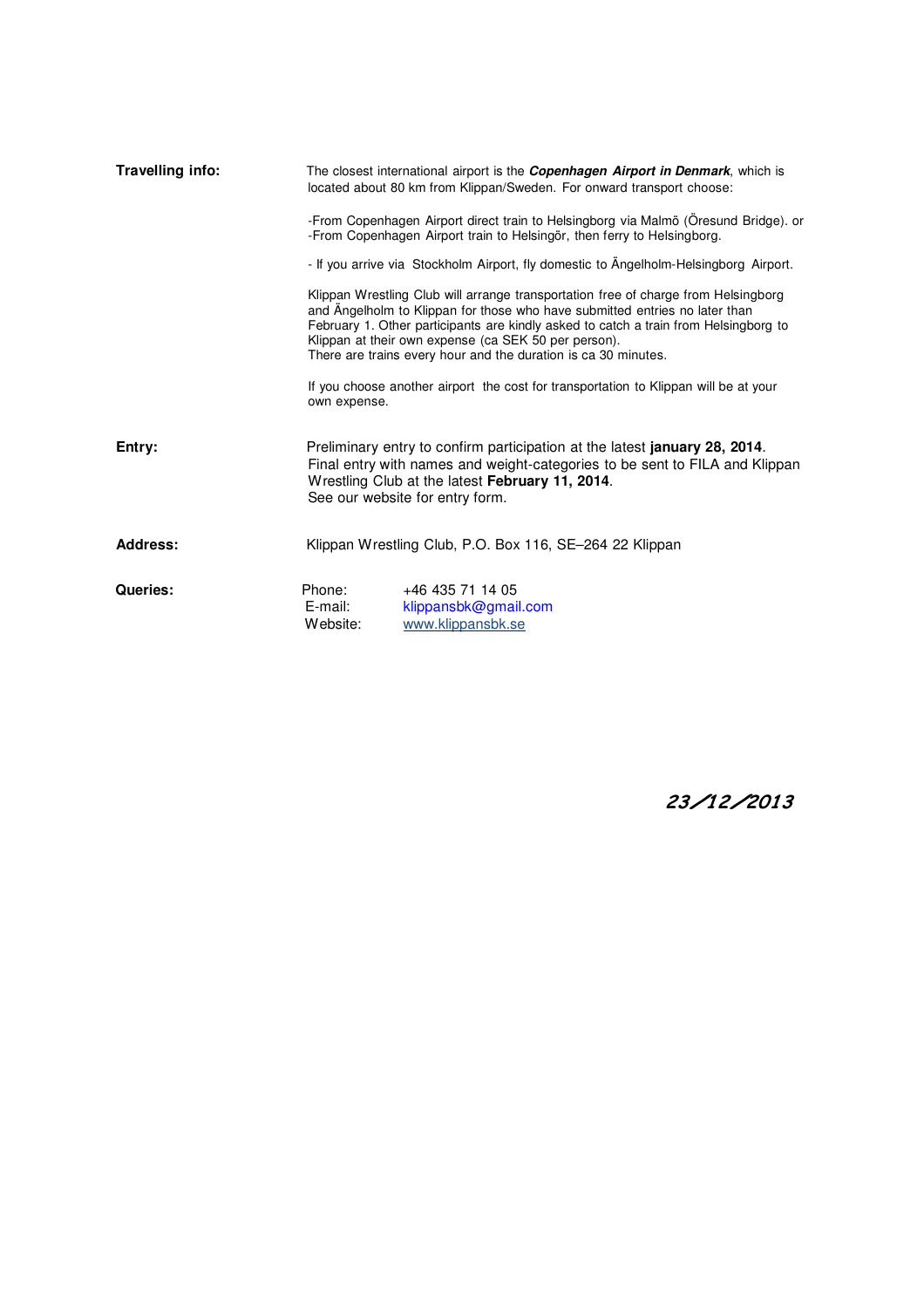Klippan Lady Open 2014<br>E-mail: klippansbk@gmail.com

## **ENTRY BY NAME (SENIORS / JUNIORS)**

| Country                        |                                                                                                                       |
|--------------------------------|-----------------------------------------------------------------------------------------------------------------------|
| Team leader's name             |                                                                                                                       |
| Wrestler's name and first name |                                                                                                                       |
|                                |                                                                                                                       |
|                                |                                                                                                                       |
|                                |                                                                                                                       |
|                                |                                                                                                                       |
|                                |                                                                                                                       |
|                                |                                                                                                                       |
|                                |                                                                                                                       |
|                                |                                                                                                                       |
|                                |                                                                                                                       |
|                                |                                                                                                                       |
|                                |                                                                                                                       |
|                                |                                                                                                                       |
|                                |                                                                                                                       |
| Date and place of arrival:     |                                                                                                                       |
|                                | <u> 1950 - Johann John Stoff, mars eta industrial eta industrial eta industrial eta industrial eta industrial eta</u> |
| <b>Flight No.:</b>             |                                                                                                                       |
| Other mode of transportation:  |                                                                                                                       |
|                                |                                                                                                                       |
| Date of departure:             |                                                                                                                       |
| <b>Flight No.:</b>             |                                                                                                                       |
|                                |                                                                                                                       |

**President/Secretary General**